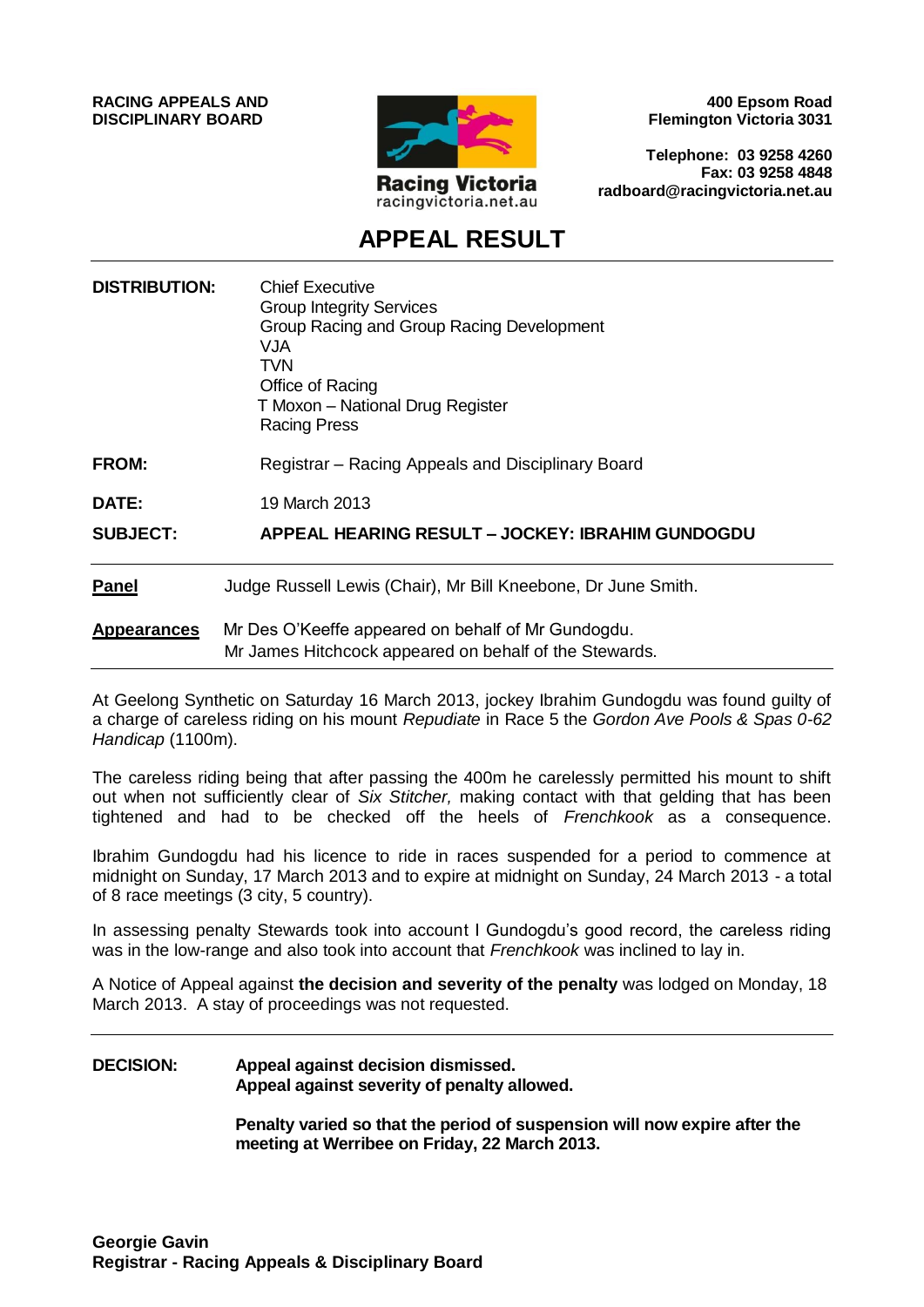# **TRANSCRIPT OF PROCEEDINGS**

### **RACING APPEALS AND DISCIPLINARY BOARD**

\_\_\_\_\_\_\_\_\_\_\_\_\_\_\_\_\_\_\_\_\_\_\_\_\_\_\_\_\_\_\_\_\_\_\_\_\_\_\_\_\_\_\_\_\_\_\_\_\_\_\_\_\_\_\_\_\_\_\_\_\_\_\_

**HIS HONOUR JUDGE R.P.L. LEWIS, Chairman MR W. KNEEBONE DR J. SMITH**

#### **EXTRACT OF PROCEEDINGS**

**DECISION**

## **IN THE MATTER OF THE GORDON AVENUE POOLS AND SPAS 0-62 HANDICAP OVER 1100 METRES AT GEELONG ON 16/3/13**

**JOCKEY: IBRAHIM GUNDOGDU**

#### **MELBOURNE**

#### **TUESDAY, 19 MARCH 2013**

MR J. HITCHCOCK appeared on behalf of the RVL Stewards

MR D. O'KEEFFE appeared on behalf of the Appellant